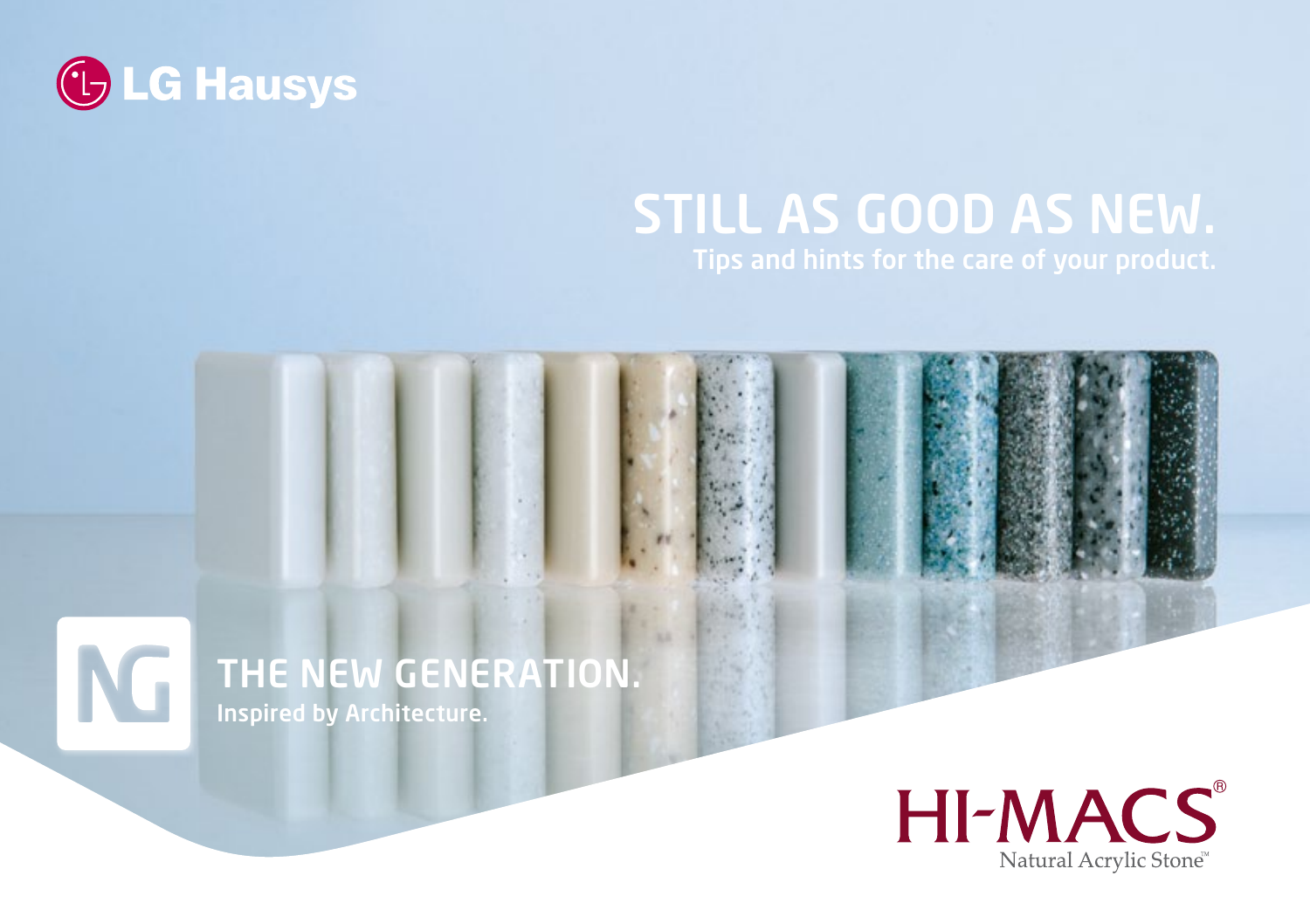## It is so easy to stay in love with your HI-MACS®.

HI-MACS® is hard-wearing, extremely repellent to stains and is therefore very easy to look after. We would like to provide you with a few simple tips and hints for caring for your product so that you can enjoy its exceptional quality for many years to come.

#### General day-to-day stains

HI-MACS® is a completely homogenous material. As it does not have any pores, you can simply and easily clean it with a damp cloth or sponge and a mild detergent. You can also use a domestic scouring agent on all matt finishes. It is also useful to wipe your surface occasionally with a scouring agent or wet sponge to retain the even finish of your product.

#### Tougher stains

Tougher stains, caused by food colouring, tea or fruit juice can easily be removed using a bleaching agent (do not leave in contact with the work surface for more than five minutes). Clean the surface with a domestic all-purpose cleaner and rinse with clean water. You can also use a scouring agent on matt finishes. Nail varnish can easily be removed with nail varnish remover (acetone-free) or a scouring agent.

#### Acidic cleaning agents

A number of cleaning agents contain acids, such as methyl chloride or acetone. You should avoid using these on a HI-MACS® surface. Should one of these products accidentally come into contact with the material, as a precautionary measure you should rinse the surface with soapy water to prevent any discolouring taking place.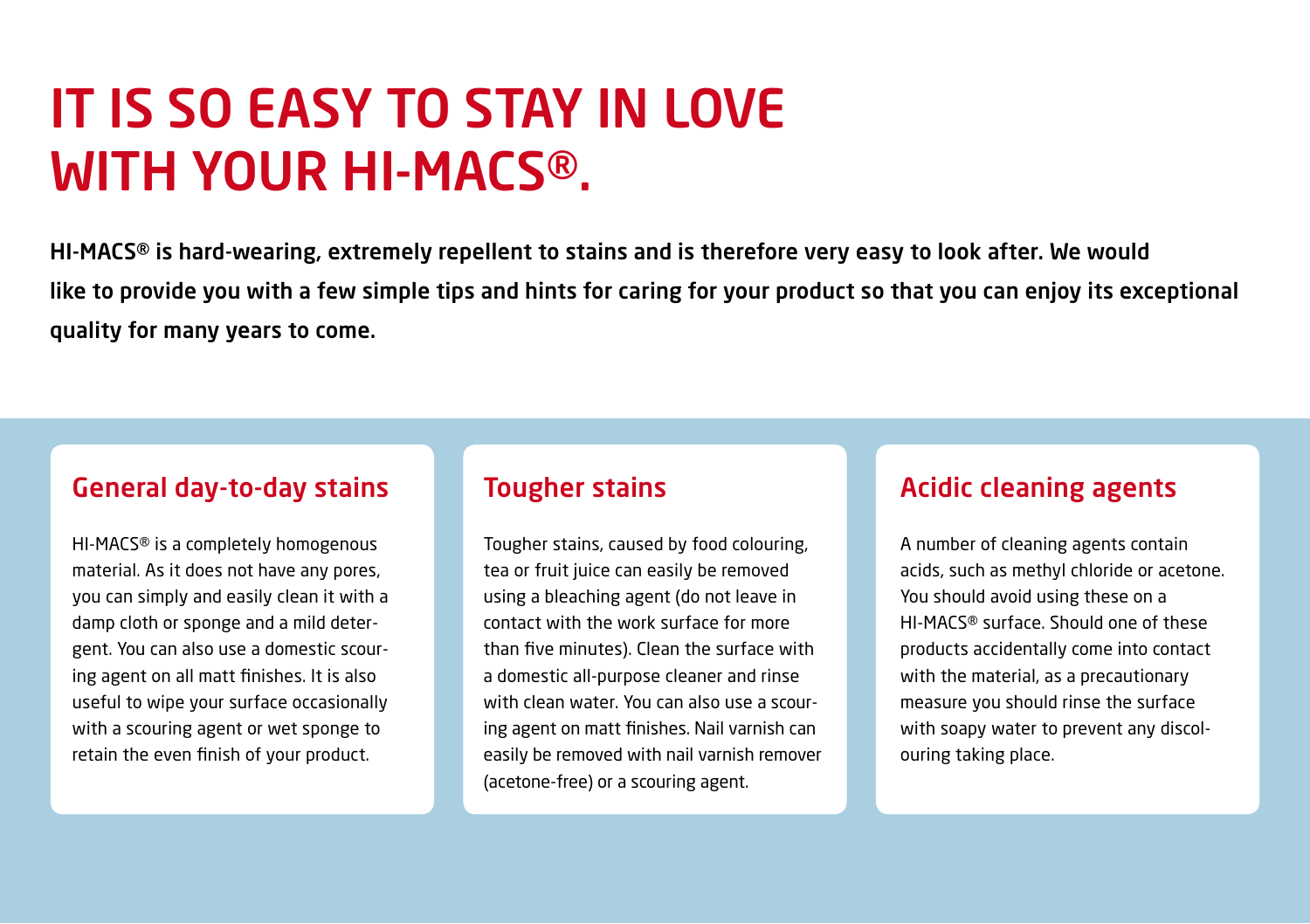

HI-MACS® is an ecological material. Its mineral and acrylic composition, environmentally-friendly and virtually "waste-free" manufacturing process give it top marks in terms of "eco-friendliness."



There can be no dirt build up where there are no joints. HI-MACS® can be simply and easily joined seamlessly.



Renowned hotels and restaurants rely on HI-MACS® because of its ease of care.

#### Hot objects

Hot saucepans or pots straight out of the oven or from the hob should not be laid directly on the HI-MACS® surface. Place a mat or board underneath to prevent any damage to your product. If you pour boiling liquids into HI-MACS® sinks or basins, you should also pour in cold water at the same time.

#### Burn marks

Small burn marks or marks caused by nicotine can simply be removed using a scouring agent or an abrasive sponge. Should this give the high-gloss finish a matt appearance, rubbing the surface with a scouring pad will quickly return it to its high-gloss state.

#### Sharp objects

HI-MACS® copes effortlessly with the wear and tear of everyday life, however pointed or sharp-edged objects can leave cuts or scratches on the HI-MACS® surface. You can repair smaller cuts and scratches without too much trouble but we recommend the services of a professional for especially deep cuts.